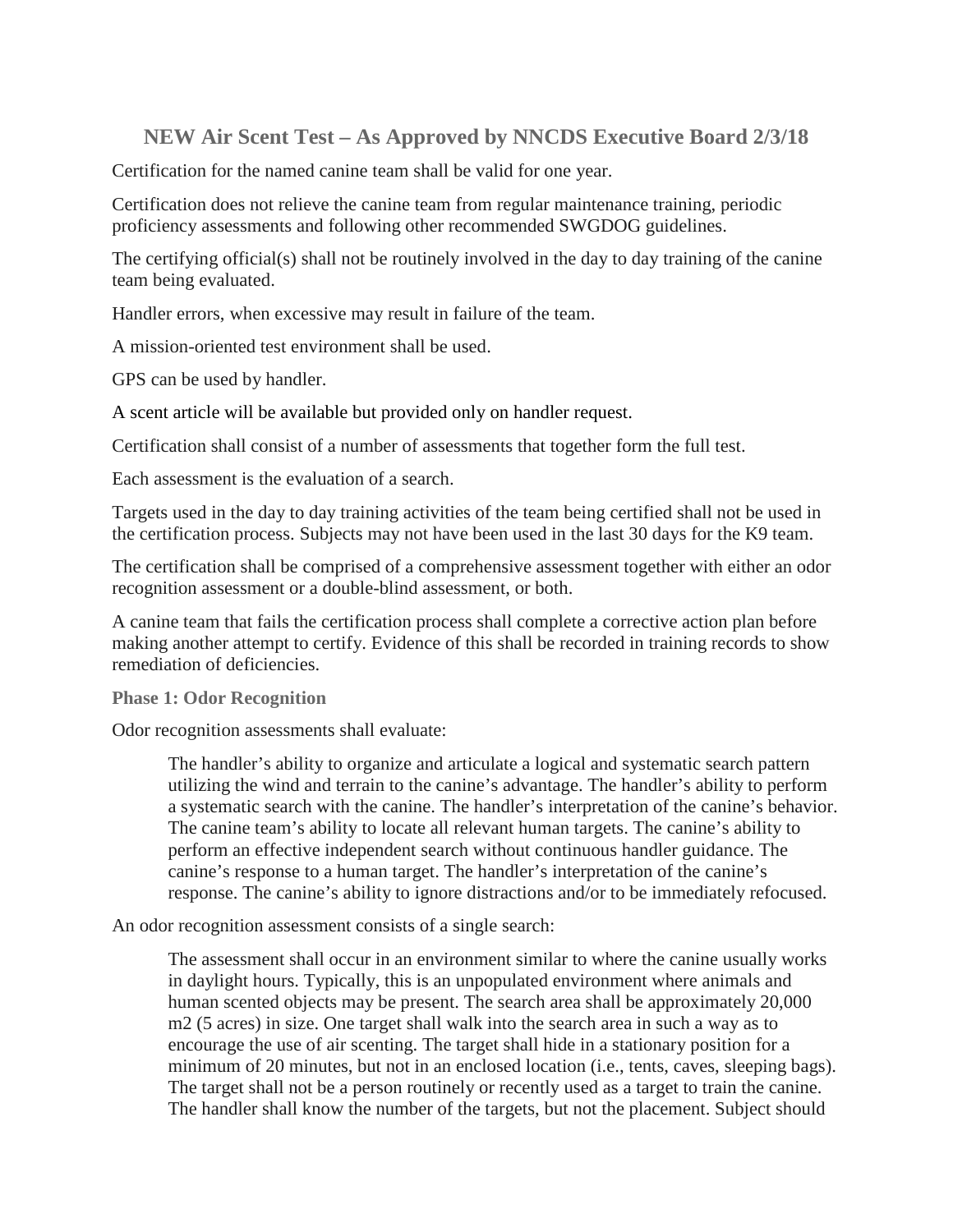be camouflaged in such a way that visual confirmation is not available to the dog or the handler but odor availability must not be restricted. (subject should be hidden in a brush pile or under a burlap tarp, etc).

For multiple assessments run consecutively, the target position shall be different for each assessment. It is recommended that a new search area is used for each team, but only two canines evaluated per area, then subject is moved and new area is identified. Set time is a minimum of 20 minutes and is dependent on the terrain, vegetative cover, and by operational requirements. Search time for approximately 20,000 m² (5 acres) would be under 30 minutes

The evaluating official shall inform the handler of the search parameters which will include the area to be searched and the number of human targets to be located. The handler shall decide to work with the canine on or off lead depending on the operational requirements, training, and trained canine response. The handler shall advise the evaluating official of his or her decision. Should conditions necessitate a change in that decision, the handler shall notify the evaluating official what prompted the change to his or her original decision. The handler must disclose the canine's response prior to the start of the assessment. The handler shall demonstrate a logical, systematic search pattern utilizing the wind and terrain to the canine's advantage.

The evaluating official shall know the location of the target(s) and desired outcome of the search. The canine must locate and alert on the target(s) independent of specific directions from the handler. Any false response constitutes a failure.

**Phase 2: Comprehensive Assessment**

Comprehensive assessments test the following:

The handler's ability to set up a logical, systematic search pattern utilizing the wind and terrain to the canine's advantage. The handler's ability to perform a systematic search with the canine. The handlers ability to articulate location of subjects upon location and ability to determine cleared areas. The canine team's ability to locate all relevant human targets. The canine's ability to conduct a search pattern. The canine's response to a human target. The handler's interpretation of the canine's response. The canine's ability to ignore distractions. The handler's ability to conclude the search (no one left to find).

**Single-blind assessments** examine a level of competence based on an average-sized search area. Larger search areas can be tested through proficiency testing. The assessment shall occur in an environment similar to actual search conditions (including day or night). Typically, this is an unpopulated environment where animal and human scented objects may be present. The assessment area shall be between 20 (1 Hour Max) - 40 acres (2 Hour Max).

One to three targets shall walk into the search area in such a way as to encourage the use of air scenting no less than 20 minutes prior to start of testing. The target(s) may hide in a stationary position, in an enclosed location (i.e., tents, caves, sleeping 4 bags) or may be moving, but shall not deliberately evade. The target(s) shall not be a person routinely or recently used to train the canine. The handler shall not know the number or placement of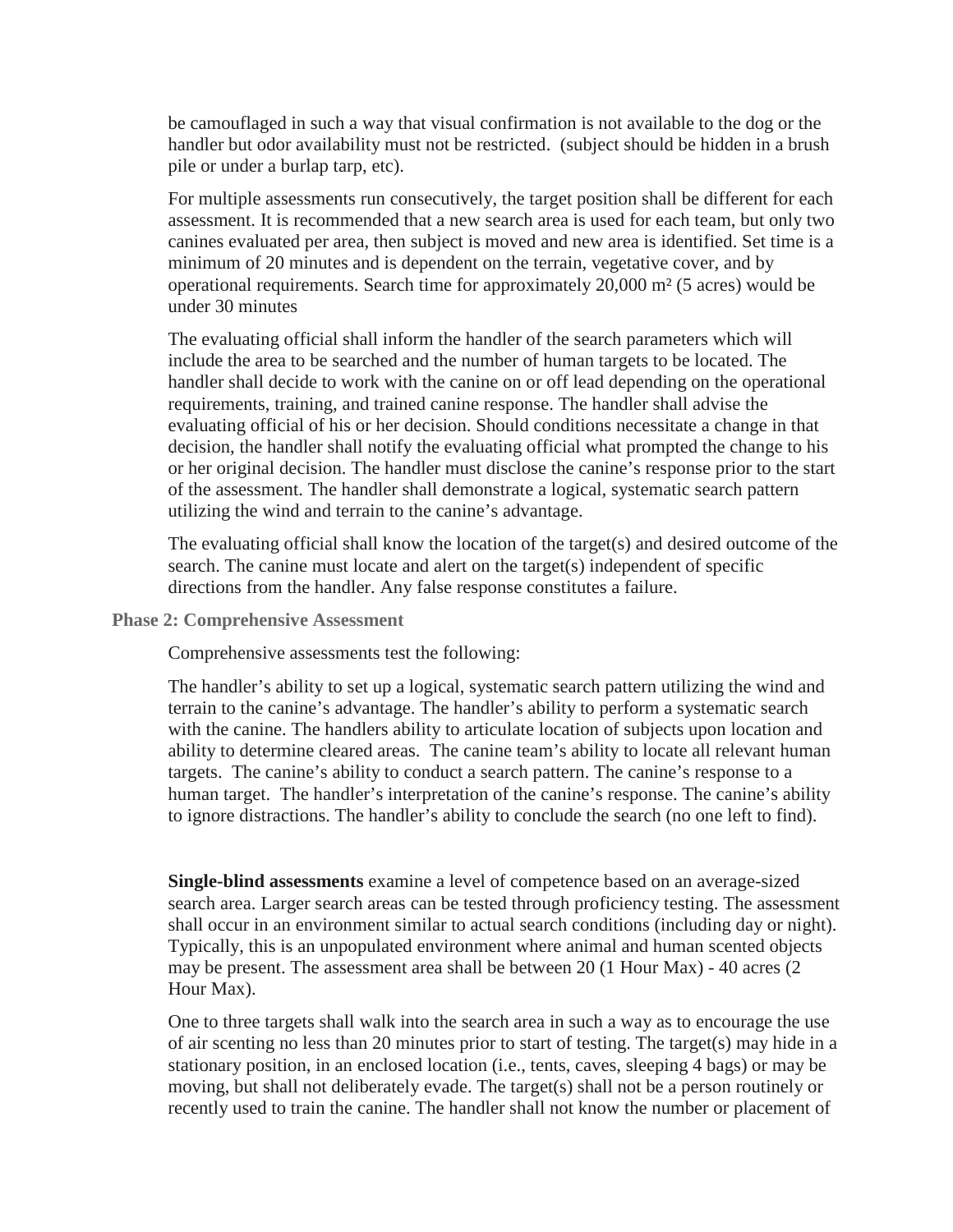the targets. The target positions shall be unique for each assessment. It is recommended that a new search area be used for each team but can be used for a maximum of two (2) canine teams.

The handler shall be provided with a map of the search area. The handler shall decide to work with the canine on or off lead depending on the operational requirements, training, and trained canine response and shall advise the evaluating official of his or her decision. Should conditions necessitate a change in that decision, the handler shall notify the evaluating official regarding the reasons for the change. The handler must articulate the canine's response to the evaluating official prior to the start of the assessment.

The evaluating official(s) shall know the location of the target(s). The evaluating official(s) shall know the outcome of the search. The handler shall demonstrate a logical, systematic search pattern utilizing the wind and terrain to the canine's advantage. If there are multiple targets, the handler shall restart at a location of their choosing to ensure efficient coverage of the search area. Once a target has been located, the target will leave the area. The canine must locate and should perform its trained final response on the target independent of specific directions from the handler upon initial location of the target.

Any false indication or non-find constitutes a failure. The assessments shall include a blank search. The team must locate all targets or determine that an area is blank. The handler must be able to determine when there are no targets left to find. At the conclusion of the search, the handler shall document the following on the map provided: the area covered, and the number and position of all targets found, and any areas not covered.

**Double-blind assessments** demonstrate the proficiency of the canine team in an operational setting. A double-blind assessment shall consist of a single search. The assessment shall occur in an environment similar to where and when the canine usually works. Typically, this is an unpopulated environment where animal and human scented objects may be present.

The search area will be 10 acres  $(30 \text{ minutes Max}) - 20 \text{ acres} (1 \text{ Hour Max})$ . One to three targets shall walk into the search area in such a way as to encourage the use of air scenting no less than 20 minutes prior to start of testing. The target(s) may hide in a stationary location, an observed location (i.e., tent, cave, sleeping bag), or may be moving, but shall not deliberately evade. The targets shall not be persons routinely or recently used to train the canine. The handler shall not know the number or placement of the targets. The target positions shall be unique for each assessment.

The handler shall be provided with a map of the search area, but not the number of human targets to be located. Neither the handler, the evaluating official if used, nor any individual present shall know the correct outcome of any portion of assessment. The handler will set up a logical, systematic search pattern utilizing the wind and terrain to the canine's advantage. The canine team will perform a systematic search. The handler shall decide to work with the canine on or off lead depending on the operational requirements, training, and trained canine response and shall advise the evaluating official of his or her decision. Should conditions necessitate a change in that decision, the handler shall notify the evaluating official what prompted the change to his or her original decision.